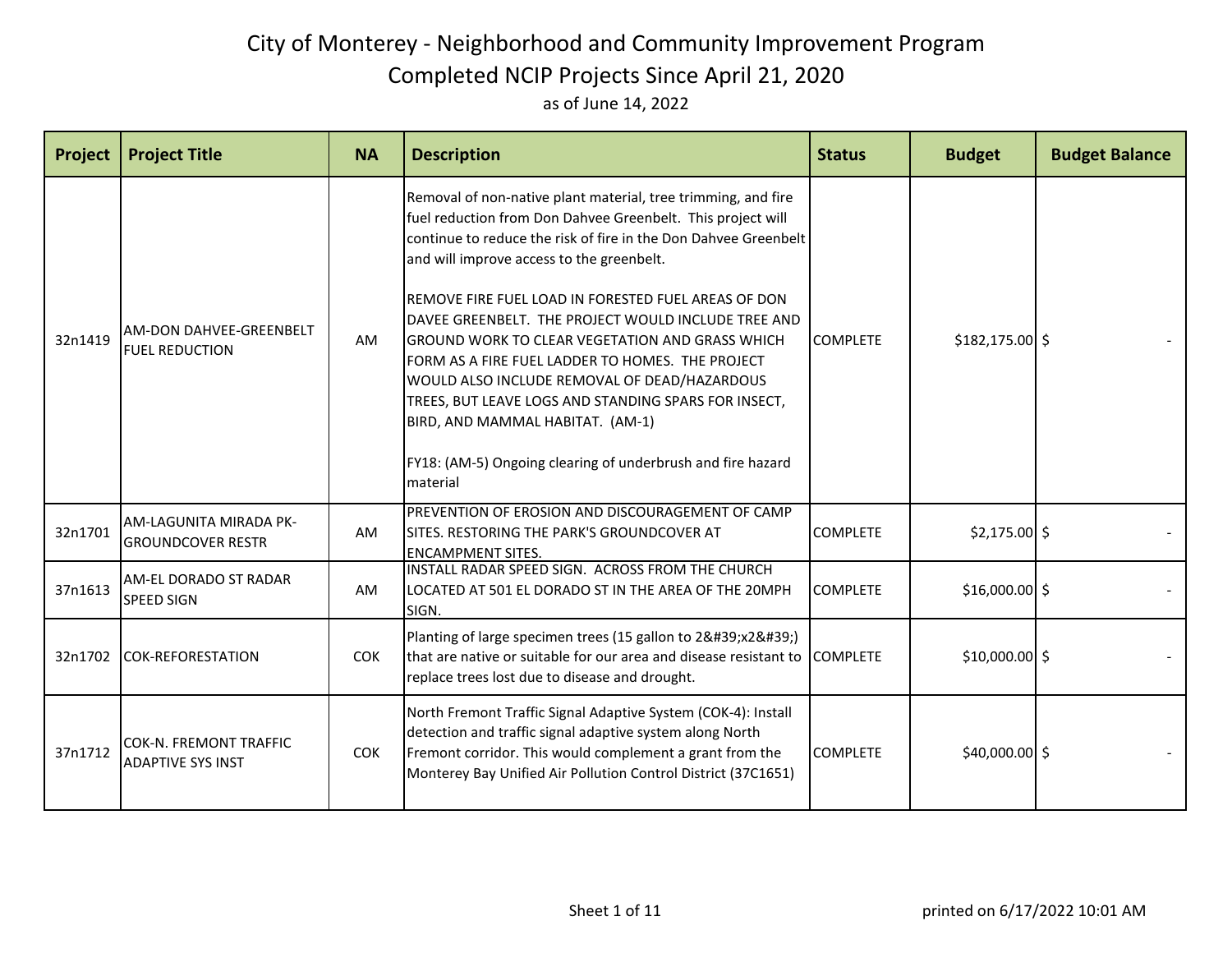| Project | <b>Project Title</b>                                    | <b>NA</b> | <b>Description</b>                                                                                                                                                                                                                                                                                                                                                                                                                                                                                                                                                                                                                                                                                                                                                                                                                                                                                                                                                                                                                                                                     | <b>Status</b>   | <b>Budget</b>   | <b>Budget Balance</b> |
|---------|---------------------------------------------------------|-----------|----------------------------------------------------------------------------------------------------------------------------------------------------------------------------------------------------------------------------------------------------------------------------------------------------------------------------------------------------------------------------------------------------------------------------------------------------------------------------------------------------------------------------------------------------------------------------------------------------------------------------------------------------------------------------------------------------------------------------------------------------------------------------------------------------------------------------------------------------------------------------------------------------------------------------------------------------------------------------------------------------------------------------------------------------------------------------------------|-----------------|-----------------|-----------------------|
| 30n1405 | <b>CW-COLTON HALL-</b><br>RESTORATION/PRESERVATION      | <b>CW</b> | PHASE 1: Restore and preserve Colton Hall at 570 Pacific Street<br>in accordance with the updated historic structure report<br>'Colton Hall Museum Conditions Update and Preservation<br>Program 2012. The improvements will preserve and conserve<br>the historic features of the building including walls, windows.<br>The 2012 report recommends the following improvements to<br>preserve or restore the historic features, which will promote<br>the preservation of Colton Hall's historic fabric, utilizing<br>materials and methods that will slow environmental<br>deterioration without harming the visual and physical<br>characteristics of this major historic resource: 1) Conduct<br>analysis of exterior stone, including the effects of previous<br>treatments on the stone. 2) Restore cement plaster on the rear<br>(westside and west wing) of the building.3) Restore and/or<br>rehabilitate wood siding on the south side of Colton Hall.4)<br>Rehabilitate windows (correcting glazing putty, deteriorated<br>wood, joints and window operations. 5) Collect an | <b>COMPLETE</b> | \$286,000.00 \$ |                       |
| 31n1911 | <b>ARTISTIC BICYCLE RACK</b>                            | CW        | RESO 18-108 PURCHASE AND INSTALL ARTISTIC BICYCLE RACK<br>ON RIGHT OF WAY IN FRONT OF LIBRARY ENTRANCE. RACK<br>IWILL HAVE CAPACITY FOR 8 BIKES AT A TIME. THE RACK<br>WOULD KEEP THE SIDEWALK CLEAR OF OBSTRUCTION. MATCH<br>FOR TAMC OR AIR DISTRICT FUNDS FOR BIKE RACKS<br>FY19 \$2500<br>FY19 RESO 18-134 \$1,000 FROM 31NCONT                                                                                                                                                                                                                                                                                                                                                                                                                                                                                                                                                                                                                                                                                                                                                    | <b>COMPLETE</b> | $$3,500.00$ \$  |                       |
| 32n1420 | <b>CW-DTM PARK-BOAT</b><br><b>STRUCTURE REPLACEMENT</b> | <b>CW</b> | Remove the old boat play structure at Dennis the Menace Park<br>and replace with new boat play equipment. The boat play<br>structure at Dennis the Menace Park is 18 years old and should COMPLETE<br>be replaced. The park is in need of a new interactive piece of<br>play equipment.                                                                                                                                                                                                                                                                                                                                                                                                                                                                                                                                                                                                                                                                                                                                                                                                |                 | $$56,500.00$ \$ |                       |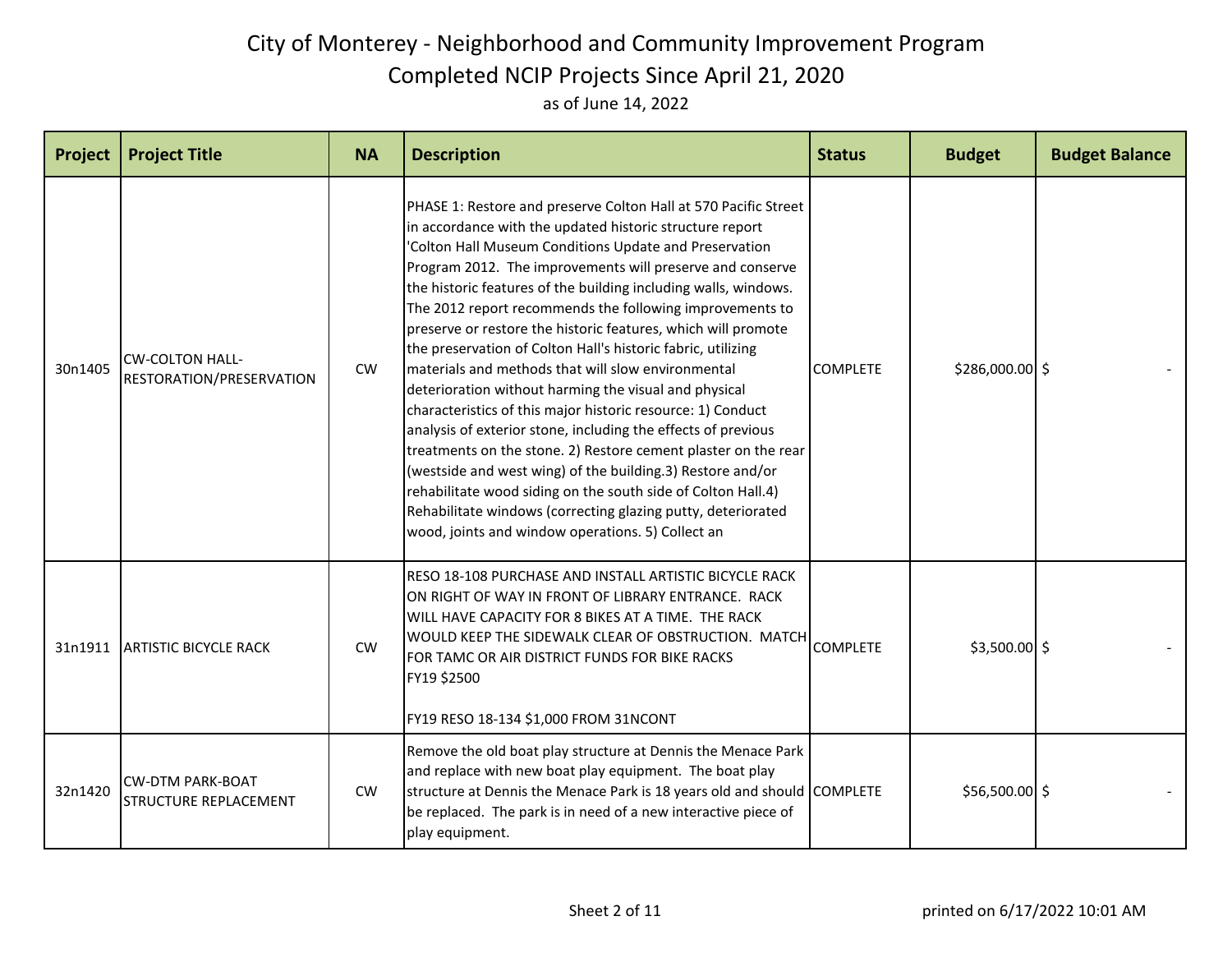| Project | <b>Project Title</b>                                      | <b>NA</b> | <b>Description</b>                                                                                                                                                                                                                                                                                                                                                                                                                                                                                                                                                                         | <b>Status</b>   | <b>Budget</b>   | <b>Budget Balance</b> |
|---------|-----------------------------------------------------------|-----------|--------------------------------------------------------------------------------------------------------------------------------------------------------------------------------------------------------------------------------------------------------------------------------------------------------------------------------------------------------------------------------------------------------------------------------------------------------------------------------------------------------------------------------------------------------------------------------------------|-----------------|-----------------|-----------------------|
| 32n1519 | <b>CW-SISTER CITY PARK-SIGNAGE</b><br>& BEAUTIFY          | CW        | PROVIDE FUNDS TO BEAUTIFY SISTER CITY PARK AT SHORELINE.<br>PARK TO INCLUDE LANDSCAPING, SIGNAGE, AND<br>FOUNDATIONS FOR ARTWORK. ARTWORK WOULD BE<br>DONATED, BUT INCLUDE A GLOBE STRUCTURE PROVIDED BY<br>THE CITY AND POSSIBLY INSTALLING ADDITIONAL ARTWORK<br>FROM THE CITY. THE PROJECT WOULD PROVIDE<br>INFORMATION ABOUT OUR SISTER CITIES, AND THE<br>IMPROVEMENTS WOULD ENHANCE THIS ATTRACTION BY<br><b>ENCOURAGING VISITORS TO BECOME FAMILIAR WITH OTHER</b><br>CULTURES (CW-29)                                                                                              | <b>COMPLETE</b> | $$15,000.00$ \$ |                       |
| 32n1721 | <b>CW-ST TREE REPLACEMENTS</b>                            | CW        | Street Tree Replacements Citywide (CW-16): Monterey has<br>sustained a large number of tree losses, this program would<br>identify and plant trees that have dedicated irrigation, or a<br>written agreement with residents (water and care) for planting<br>in city easements. Water truck plantings would be a dedicated<br>water use.<br>FY18: (CW-20) Monterey has sustained a large number of tree<br>losses, this program would identify and plant trees that have<br>dedicated irrigation, or a written agreement with residents<br>(water and care) for planting in city easements | <b>COMPLETE</b> | \$80,000.00 \$  |                       |
| 32n1855 | DENNIS THE MENACE PARK<br><b>BOAT STRUCTURE</b>           | CW        | RESO 18-040 DENNIS THE MENACE PARK BOAT STRUCTURE<br>REPLACEMENT<br>NIP FUNDING \$58,000 fy18                                                                                                                                                                                                                                                                                                                                                                                                                                                                                              | <b>COMPLETE</b> | $$56,000.00$ \$ |                       |
| 32n1913 | <b>VETS PARK/VETS CYN</b><br><b>GREENBELT FUEL REDUCT</b> | <b>CW</b> | RESO 18-108 CONTRACT CREWS TO PERFORM FIRE FUEL<br>REDUCTION, WEED EATING, TGREE REMOVAL, TRAIL<br>IMPROVEMENT, CLEAN UP OF GREENBELT OPEN SPACE<br>DIRECTED BY THE CITY OF MONTEREY URBAN FORESTER OR<br>THE GREENBELT COORDINATOR. POSSIBLE CALFIRE CREW<br><b>WORK</b><br>FY19 \$50,000                                                                                                                                                                                                                                                                                                 | <b>COMPLETE</b> | $$50,000.00$ \$ |                       |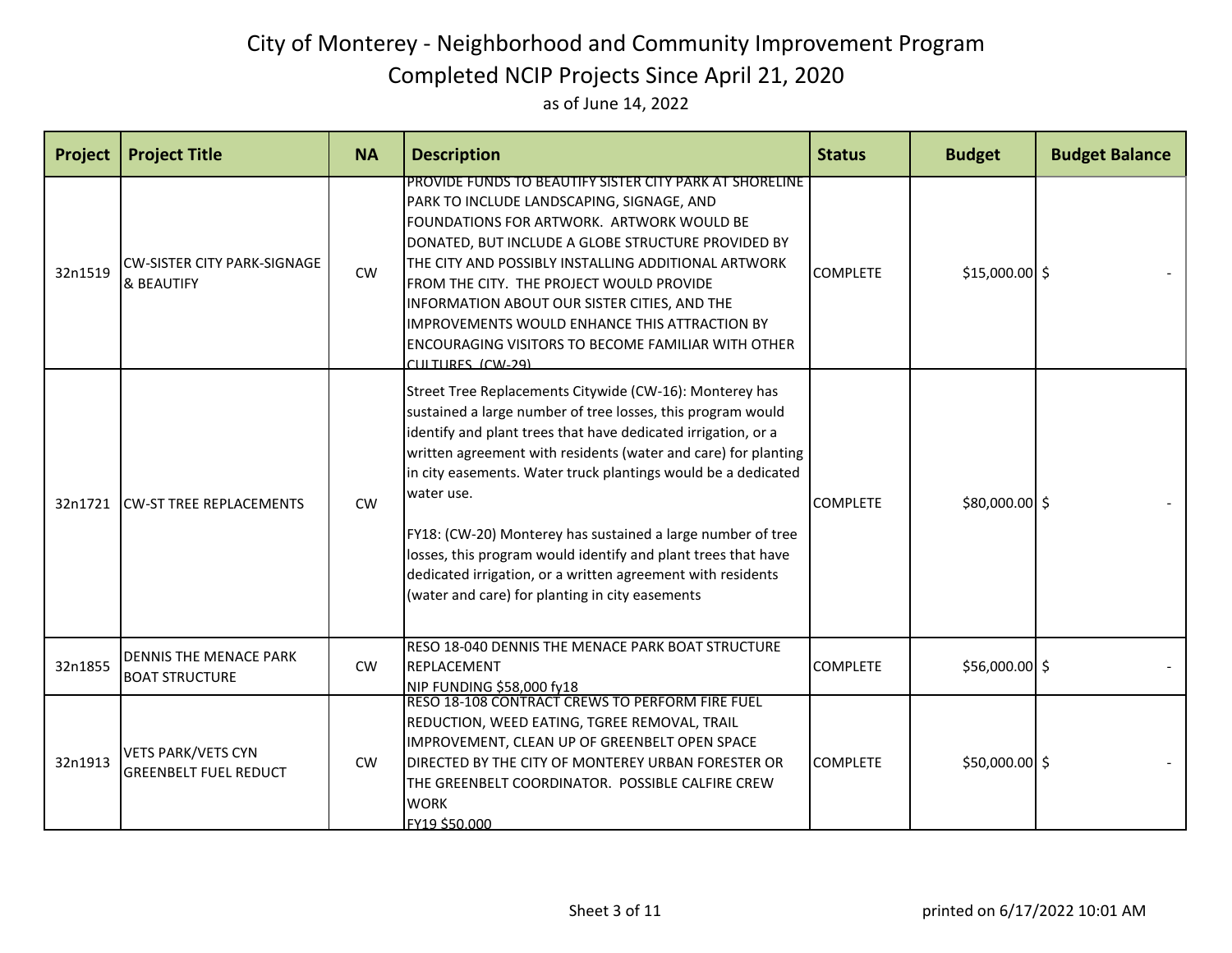| Project | <b>Project Title</b>                                          | <b>NA</b> | <b>Description</b>                                                                                                                                                                                                                                                                                                                                                                                                                                                                                                                                                           | <b>Status</b>   | <b>Budget</b>    | <b>Budget Balance</b> |
|---------|---------------------------------------------------------------|-----------|------------------------------------------------------------------------------------------------------------------------------------------------------------------------------------------------------------------------------------------------------------------------------------------------------------------------------------------------------------------------------------------------------------------------------------------------------------------------------------------------------------------------------------------------------------------------------|-----------------|------------------|-----------------------|
| 32n1919 | JOSSELYN CANYON RD<br><b>GREENBELT FUEL REDUCT</b>            | CW        | RESO 18-108 CONTRACTORS OR CALFIRE CREWS TO PERFORM<br>FIRE FUEL REDUCTION, WEK EATING, TREE REMOVAL,<br>CLEANUP OF CITY ROAD SLIDES AND GREENBELT OPEN SPACE<br>DIRECTED BY THE CITY OF MONTEREY URBAN FORESTER OR<br><b>GREENBELT COORDINATOR FOR FIRE AND TREE SAFETY</b><br>FY19 \$50,000                                                                                                                                                                                                                                                                                | <b>COMPLETE</b> | \$50,000.00 \$   |                       |
| 34n1730 | <b>CW-COLTON HALL ADA UPG</b><br><b>INST</b>                  | CW        | Colton Hall ADA Lift (CW-3 A)<br>Implementation of the Colton Hall ADA study, providing access<br>to second floor museum. Includes funding from 30c1211 CIP of<br>\$50,000 ADA upgrades, and funding from 30c1302 CIP for<br>parking and path upgrades.                                                                                                                                                                                                                                                                                                                      | <b>COMPLETE</b> | \$388,040.00 \$  |                       |
| 37n1502 | <b>CW-BICYCLE LANE-</b><br><b>IMPROVEMENT PLAN</b>            | <b>CW</b> | PREPARE CONCEPT LAYOUTS AND COST ESTIMATES FOR THE<br>24 PROJECTS LISTED IN APPENDIX A, SHEET 99-100 OF THE<br>"MONTEREY ON THE MOVE" STUDY, ADOPTED BY COUNCIL ON<br>MARCH 19, 2013. THIS WOULD INCLUDE INDICATING THE<br>LIMITS OF EACH PROJECT ON A BASE MAP AND OVERLAYING<br>THE PROJECTS ON THE EXISTING BICYCLE AND PEDESTRIAN<br>PLAN. ADDITIONALLY, PREPARE THREE GRANT APPLICATIONS<br>FOR STATE OR FEDERAL FUNDING FOR SPECIFIC PROJECTS.<br>THESE PROJECTS WOULD BE SELECTED FROM THE ORIGINAL 24<br>AFTER REVIEWING THE LAYOUTS AND COST ESTIMATES. (CW-<br>ا42 | <b>COMPLETE</b> | $$110,000.00$ \$ |                       |
| nip2001 | <b>CW-GREENBELT FUEL</b><br><b>REDUCTION &amp; TREE REMOV</b> | CW        | FY20 \$280,000<br>INCLUDES AM-3 \$50,000, FF-4 \$30,000, SF4 \$100,000, SF5<br>\$50,000, CW-33 \$50,000                                                                                                                                                                                                                                                                                                                                                                                                                                                                      | <b>COMPLETE</b> | \$280,000.00 \$  |                       |
| nip2017 | <b>CW-CITYWIDE DOG AMENITIES</b>                              | <b>CW</b> | RESO 19-166 INSTALL MUTT MITT STATIONS IN 25 PARKS AND<br>DOG WATER DISH STATIONS AT CURRENT EXISTING<br><b>FOUNTAINS</b>                                                                                                                                                                                                                                                                                                                                                                                                                                                    | <b>COMPLETE</b> | $$25,000.00$ \$  |                       |
| nip2037 | <b>CW-DOWNTOWN SAFETY</b><br><b>BOLLARD INSTALLATION</b>      | <b>CW</b> | RESO 19-166 FY20 \$80,000 INSTALLATION OF REMOVABLE<br><b>BOLLARDS AT INTERSECTIONS OF ALVARADO AND MUNRAS,</b><br>FRANKLIN, BONIFACIO, AND DEL MONTE AVE TO<br>PREVENT/MINIMIZE THE POTENTIAL IMPACT OF VEHICLES.                                                                                                                                                                                                                                                                                                                                                           | <b>COMPLETE</b> | \$80,000.00 \$   |                       |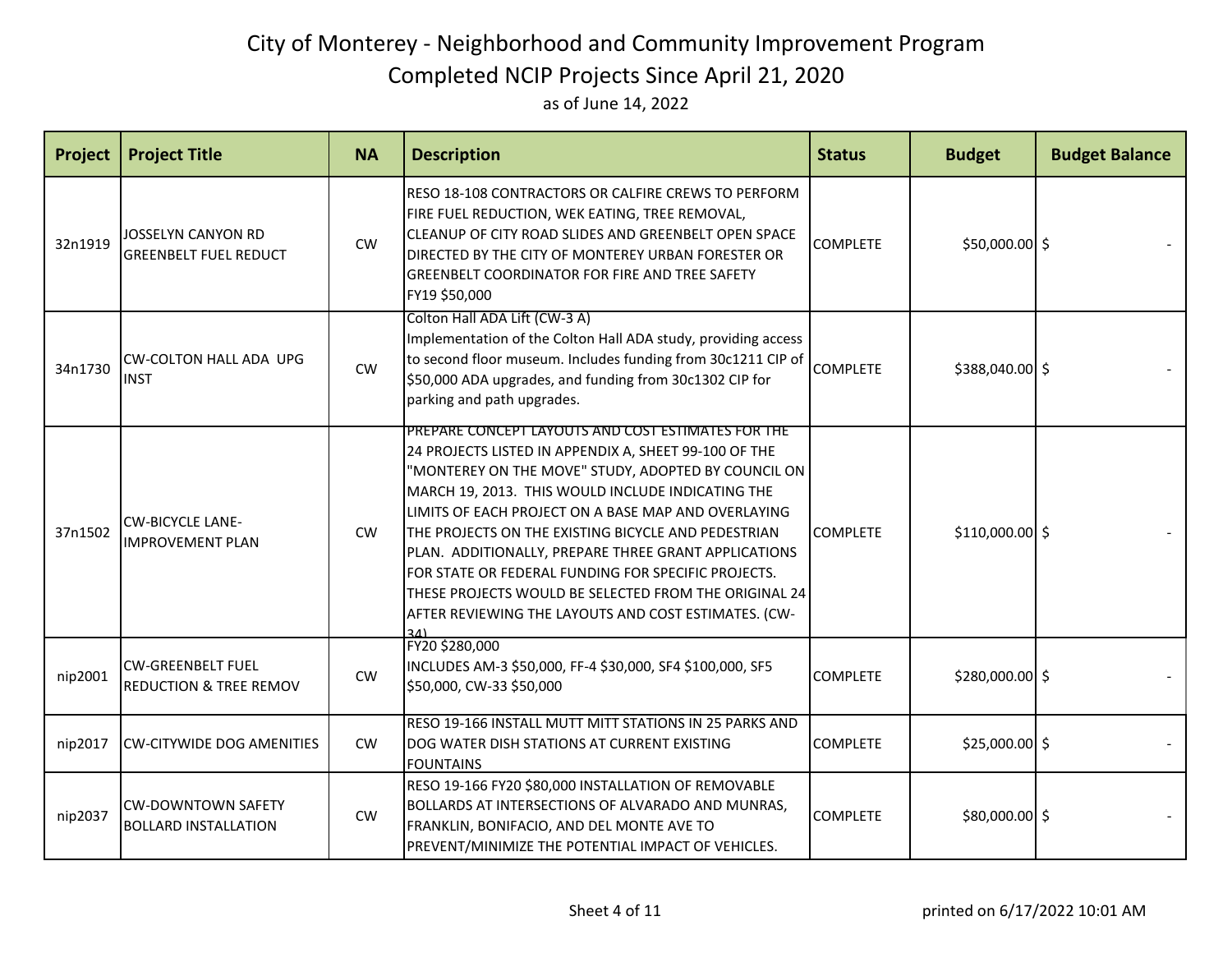| Project | <b>Project Title</b>                                       | <b>NA</b>  | <b>Description</b>                                                                                                                                                                                                                                                                                                                                                                                                 | <b>Status</b>   | <b>Budget</b>    | <b>Budget Balance</b> |
|---------|------------------------------------------------------------|------------|--------------------------------------------------------------------------------------------------------------------------------------------------------------------------------------------------------------------------------------------------------------------------------------------------------------------------------------------------------------------------------------------------------------------|-----------------|------------------|-----------------------|
| nip2050 | <b>CW-FREMONT/MUNRAS</b><br><b>CORRIDOR TRAFFIC SGNL</b>   | CW         | RESO 20-004 FY20 \$100,000 NIP FUNDING<br>FUNDING TO INITIATE GRANT APPLICATIONS FOR INSTALLING<br>A TRAFFIC SIGNAL ADAPTIVE SYSTEM ON THE MUNRAS<br>COORIDOR TO INCLUDE FREMONT/ABREGO AND FREMONT/ EL<br>ESTERO.                                                                                                                                                                                                 | <b>COMPLETE</b> | $$100,000.00$ \$ |                       |
| 31n1751 | <b>IDF-ELK RUN &amp; DEER FOREST DR</b><br><b>BULBOUTS</b> | <b>DF</b>  | RESO 16-244<br>FY17 \$173,618 NIP UNAPPLIED<br>\$3,382 DEER FLATS<br>TOTAL \$177,000                                                                                                                                                                                                                                                                                                                               | <b>COMPLETE</b> | \$177,000.00 \$  |                       |
| 35n1918 | MULE DEER WAY RESURFACING<br>PH <sub>1</sub>               | DF         | RESO 18-108 PHASED PROJECT TO REDESIGN THE DRAINAGE<br>FROM PROPERTY WATER RUNOFF ONTO THE RIGHT OF WAY<br>AND RESURFACE THE CRACKED AND DEEPLY RUTTED RIGHT OF<br>IWAY. ESTIMATE IS FOR CUL DE SAC RECONSTRUCTION PHASE<br>FY19 \$134,000                                                                                                                                                                         | <b>COMPLETE</b> | \$134,000.00 \$  |                       |
| nip2016 | DF- DEER FOREST / ELK RUN<br><b>RETAINING WALL</b>         | DF         | RESO 19-166 FY20 \$116,000 INSTALL A RETAINING WALL IN<br>THE RIGHT-OF-WAY ADJACENT TO THE PROPERTY ON THE<br>DOWNHILL SIDE OF THE INTERSECTION TO INCREASE SIGHT<br><b>DISTANCE.</b>                                                                                                                                                                                                                              | <b>COMPLETE</b> | $$116,000.00$ \$ |                       |
| 32n1415 | DMB-BOARDWALK-<br><b>REPAIR/SAND MITIGATION</b>            | <b>DMB</b> | Construct split-rail fences and enhanced cable fences along the<br>sidewalk and boardwalks to prevent the public from walking<br>over the native plants. Include plantings and sand fences to<br>encourage plant growth to mitigate blowing sand. Repair<br>boardwalk as needed. Improvements to be placed in both the<br>first half of the Tide Avenue block and to the southwest of the<br>Beachway parking lot. | <b>COMPLETE</b> | $$175,000.00$ \$ | (3, 183.78)           |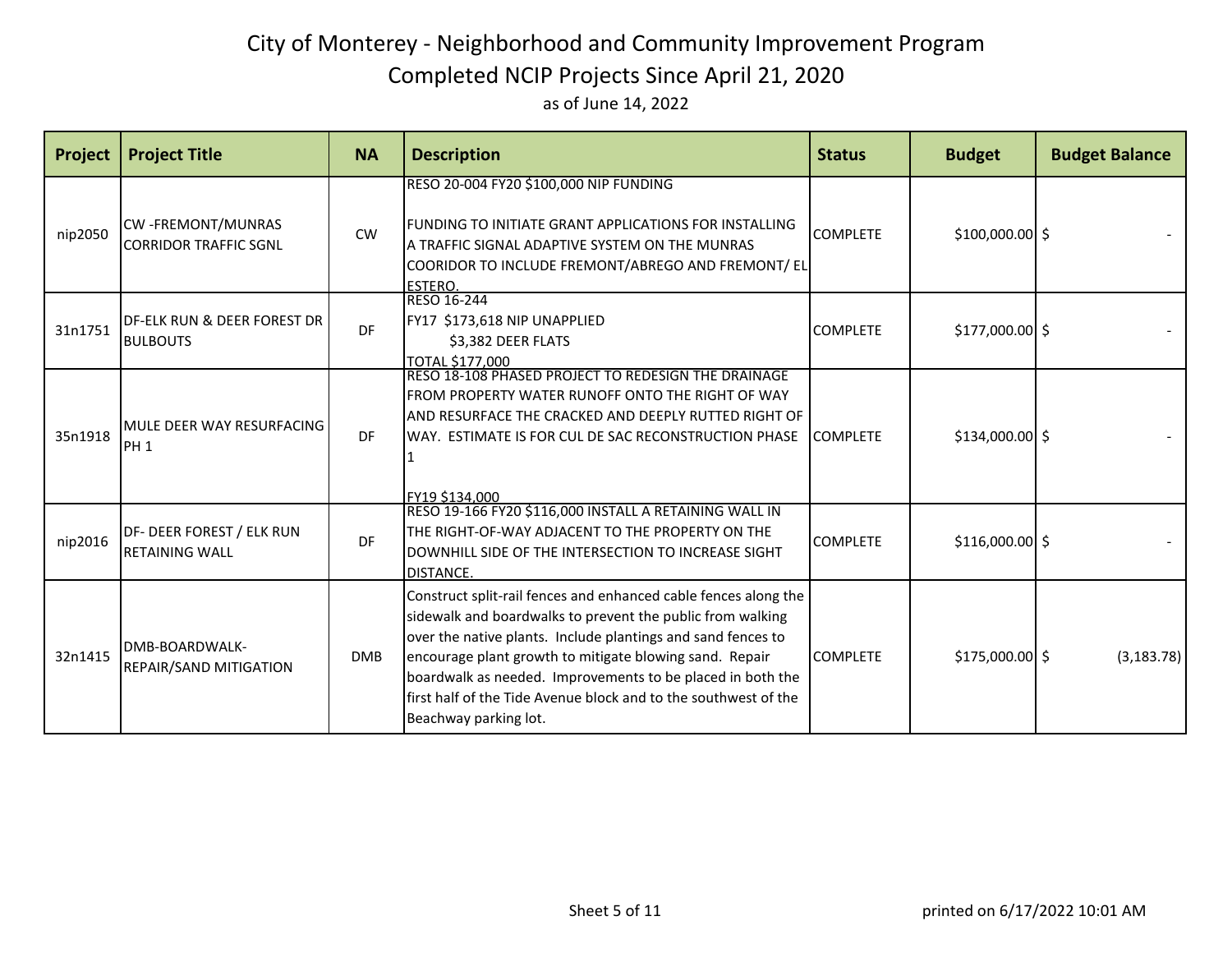as of June 14, 2022

| Project | <b>Project Title</b>                                      | <b>NA</b>  | <b>Description</b>                                                                                                                                                                                                                                                                                                                                                                                                                          | <b>Status</b>   | <b>Budget</b>   | <b>Budget Balance</b> |
|---------|-----------------------------------------------------------|------------|---------------------------------------------------------------------------------------------------------------------------------------------------------------------------------------------------------------------------------------------------------------------------------------------------------------------------------------------------------------------------------------------------------------------------------------------|-----------------|-----------------|-----------------------|
| 35n1927 | <b>CASA VERDE/DEL MONTE</b><br><b>INTERSECTION IMPROV</b> | <b>DMB</b> | RESO 18-108 COMPLETE DESIGN OF DEL MONTE AND CASA<br>VERDE WAY INTERSECTION TO IMPLEMENT APPROVED<br>RECREATION TRAIL CROSSING IMPROVEMENT AND POSSIBLE<br>INTERSECTION ENHANCEMENTS SUCH AS SHORTENED<br>ICROSSWALKS AND ADDITIONAL LEFT TURN LANES. THE CITY IS ICOMPLETE<br><b>ICURRENTLY PURSUING A GRANT FOR CONSTRUCTION</b><br>IMPLEMENTATIONS. THIS WILL BE AN ANTICIPATED 10%<br><b>GRANT MATCH CONTRIBUTION</b><br>FY19 \$200,000 |                 | \$200,000.00 \$ |                       |
| nip2013 | <b>IDMG-LAGUNA GRANDE PK</b><br><b>VBALL TURF</b>         | <b>DMG</b> | RESO 19-166 FY20 \$84,000 REPLACE ARTIFICIAL TURF ON<br>EXISTING VOLLEYBALL COURT. BUDGETED AT 50%NIP<br>FUNDING (UTILIZING 50% CDBG FUNDING ON NIP2014)                                                                                                                                                                                                                                                                                    | <b>COMPLETE</b> | \$84,000.00 \$  |                       |
| nip2014 | <b>IDMG-LAGUNA GRANDE PK</b><br><b>VBALL TURF (CDBG)</b>  | <b>DMG</b> | RESO 19-166 FY20 \$84,000 REPLACE ARTIFICIAL TURF ON<br>EXISTING VOLLEYBALL COURT. 50% FUNDING FROM CDBG<br>(UTILIZING 50% NIP FUNDING ON NIP2013)                                                                                                                                                                                                                                                                                          | <b>COMPLETE</b> | \$84,000.00 \$  |                       |
| 32n0913 | Pearl Street Tree Planting Phil                           | DT         | This is a continuation of planting trees within the sidewalk area<br>of Pearl St. between Camino El Estero and Jacks Park.                                                                                                                                                                                                                                                                                                                  | <b>COMPLETE</b> | $$5,000.00$ \$  |                       |
| nip2012 | DT-SIMONEAU PLAZA/TRADER<br><b>JOE'S RRFB</b>             | DT         | RESO 19-166 FY20 \$94,000 INSTALL RECTANGULAR RAPID<br>FLASHING BEACON (RRFB) LIGHT AT CROSSWALK                                                                                                                                                                                                                                                                                                                                            | <b>COMPLETE</b> | \$94,000.00 \$  |                       |
| 30n1329 | 1430 AUGUSTA OUTFALL<br><b>REHAB</b>                      | FF         | Reconstruct storm drain pipe outfall H08-02 near 1430 Augusta<br>Place to correct eroded stream bank at outfall. Addressing the<br>erosion issue now will prevent a possible landslide, collapsed<br>embankment, and eroded sediment from entering the creek.                                                                                                                                                                               | <b>COMPLETE</b> | $$15,000.00$ \$ |                       |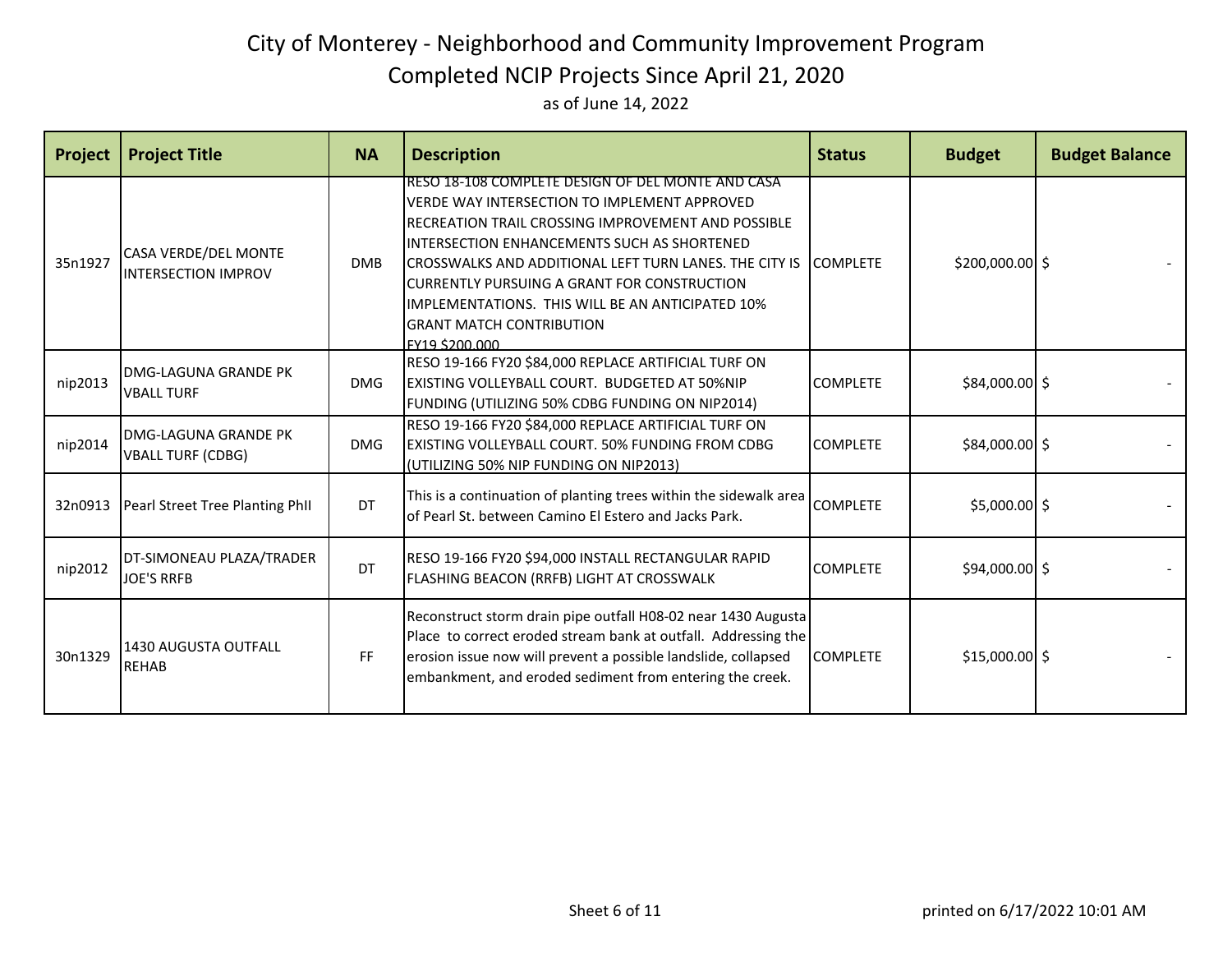| Project | <b>Project Title</b>                                       | <b>NA</b> | <b>Description</b>                                                                                                                                                                                                                                                                                                                                                                                                                                                                                                                                                                                                                                                                                | <b>Status</b>   | <b>Budget</b>    | <b>Budget Balance</b> |
|---------|------------------------------------------------------------|-----------|---------------------------------------------------------------------------------------------------------------------------------------------------------------------------------------------------------------------------------------------------------------------------------------------------------------------------------------------------------------------------------------------------------------------------------------------------------------------------------------------------------------------------------------------------------------------------------------------------------------------------------------------------------------------------------------------------|-----------------|------------------|-----------------------|
| 32n1425 | <b>FF-FISHERMANS FLATS-</b><br><b>GREENBELT FUEL REDUC</b> | <b>FF</b> | Removal of non-native plant material and fire fuel reduction<br>from the Fisherman Flats Greenbelt. The project will continue<br>to reduce the risk of fire in the Greenbelt.<br>FY18: (FF-1) Contract crews to perform fire fuel reduction,<br>weed eating, tree removal, trail improvement, cleanup of<br>greenbelt open space directed by the City of Monterey Parks<br><b>FY19: FF4 GOATS TO CLEANUP GREENBELT BETWEEN</b><br><b>FISHERMANS FLATS AND DEER FLATS PARK</b><br>FF-1 FIRE FUEL REDUCTION, WEEK EATING TREE REMOVAL,<br>TRAIL IMPROVEMENTS, CLEAN UP GREENBELT                                                                                                                    | <b>COMPLETE</b> | $$108,500.00$ \$ |                       |
| 32n1711 | <b>MV-GREENBELT FIRE FUEL</b><br><b>REDUCTION</b>          | <b>MV</b> | MV Greenbelt Fire Fuel Reduction (MV-7 & 8): Fire Fuel Load<br>Reduction, Weedeating, Tree Felling and Removal, Trail<br>Improvement, General Cleanup of Greenbelt Open Space,<br>Cuesta Vista Dr./Toyon Dr. & Via Ventura/Via Descanso<br>Greenbelts.<br>FY18: (MV-20) 3 Greenbelts--Cuesta Vista-Crandall; Via<br>Descanso-Via Ventura, Fernwood-Dry Creek. Contract crews to<br>perform fire fuel reduction, weed eating, tree removal, trail<br>improvement, cleanup of Greenbelt open space directed by<br>the City of Monterey Parks Operations Manager and the Urban<br>Forester. Possible Cal Fire crew work.<br>FY19: MV12 FIRE REDUCTION WEED EATING TREE REMOVAL<br>TRAIL IMPROVEMENTS | <b>COMPLETE</b> | $$155,000.00$ \$ |                       |
| nip2019 | MV-MAR VISTA DRIVE RADAR<br><b>SIGN</b>                    | <b>MV</b> | RESO 19-166 FY20 \$11,000 A RADAR SIGN ON THE 400 BLOCK<br>OF MAR VISTA TO SHOW SPEED LIMIT ON MAR VISTA DRIVE.                                                                                                                                                                                                                                                                                                                                                                                                                                                                                                                                                                                   | <b>COMPLETE</b> | $$11,000.00$ \$  | (128.22)              |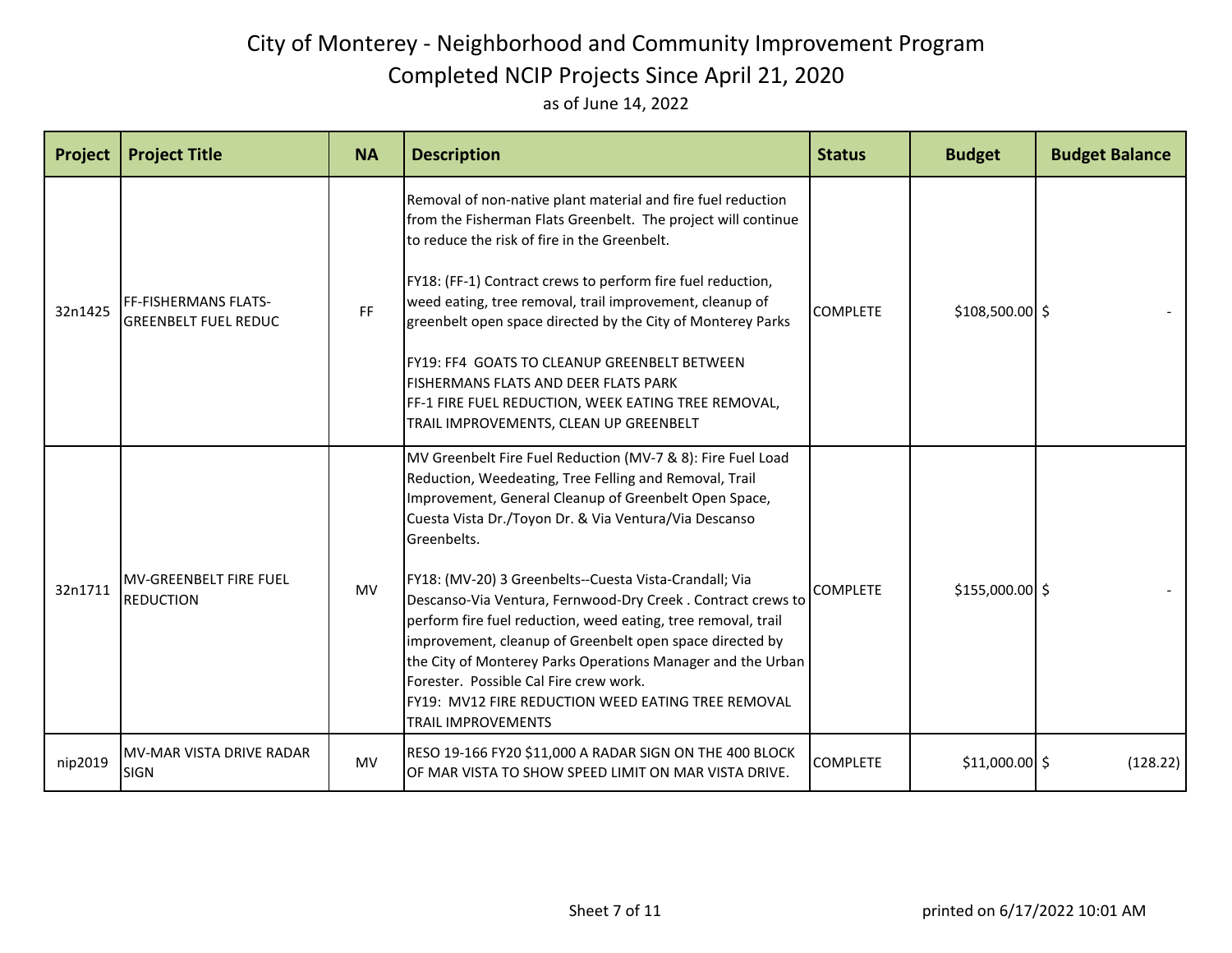| Project | <b>Project Title</b>                                   | <b>NA</b> | <b>Description</b>                                                                                                                                                                                                                                                                                                                                                                                                                                                                                                         | <b>Status</b>   | <b>Budget</b>    | <b>Budget Balance</b> |
|---------|--------------------------------------------------------|-----------|----------------------------------------------------------------------------------------------------------------------------------------------------------------------------------------------------------------------------------------------------------------------------------------------------------------------------------------------------------------------------------------------------------------------------------------------------------------------------------------------------------------------------|-----------------|------------------|-----------------------|
| 32n1334 | <b>SCHOLZE PARK STREETSCAPE</b><br><b>IMPROVEMENTS</b> | <b>NM</b> | Complete improvements envisioned in the Scholze Park<br>Streetscape Improvement Plan. Complete installation of<br>pavers across the Lighthouse Avenue frontage of Scholze Park,<br>create planter boxes for street trees, replace damaged curb<br>and gutter as needed, build ADA ramp at corner of Lighthouse COMPLETE<br>and Dickman, provide ADA access into Scholze Park, and design<br>and build a new wall to replace the damaged one. Plant trees<br>to replace those lost or removed to recreate the green canopy. |                 | \$185,000.00 \$  |                       |
| 32n1922 | <b>SCHOLZE PARK WALL &amp; ADA</b><br>PHASE 2          | <b>NM</b> | RESO 18-108 REPLACE STUCCO WALL ALONG LIGHTHOUSE AVE<br>WITH SHORT SOLID FENCE CONSTRUCT EXTENSION TOWARD<br>THE PARK WITH SEATING IMPROVED ADA ACCESS AT EACH<br>END OF THE WALL AND PLANT MATERIALS AS NEEDED AFTER<br><b>CONSTRUCTION</b><br>FY19 \$248,000                                                                                                                                                                                                                                                             | <b>COMPLETE</b> | \$248,000.00 \$  |                       |
| 33n1808 | INM-6 PINE 800 DRAINAGE                                | <b>NM</b> | Install new storm drain and extended inlet catch basins on Pine<br>at Irving, Replaces existing CB's with extended inlet mid-block<br>and on David west of Pine                                                                                                                                                                                                                                                                                                                                                            | <b>COMPLETE</b> | \$345,000.00 \$  |                       |
| 35n1817 | NM-13 HAWTHORNE/IRVING<br><b>CURB EXTENSIONS</b>       | <b>NM</b> | The project constructs curb extensions with ADA ramps at each<br>corner to improve driver visibility and pedestrian crossing                                                                                                                                                                                                                                                                                                                                                                                               | <b>COMPLETE</b> | \$240,000.00 \$  |                       |
| 35n1819 | <b>NM-12</b><br>HAWTHORNE/MCCLELLAN<br><b>CURB EXT</b> | <b>NM</b> | The project constructs curb extensions with ADA ramps at each<br>corner to improve driver visibility and pedestrian crossing                                                                                                                                                                                                                                                                                                                                                                                               | <b>COMPLETE</b> | $$208,000.00$ \$ |                       |
| 37n1225 | LIGHTHOUSE EIR/PRELIMINARY<br><b>ENGINEERING</b>       | <b>NM</b> | RESO #11-118 Environmental Impact Review and Preliminary<br>Engineering Design for Lighthouse Avenue from David Avenue<br>to Private Bolio Road to improve traffic flow to and from Pacific<br>Grove.<br>Also, see project# 37n1444 description.                                                                                                                                                                                                                                                                           | <b>COMPLETE</b> | $$314,151.48$ \$ |                       |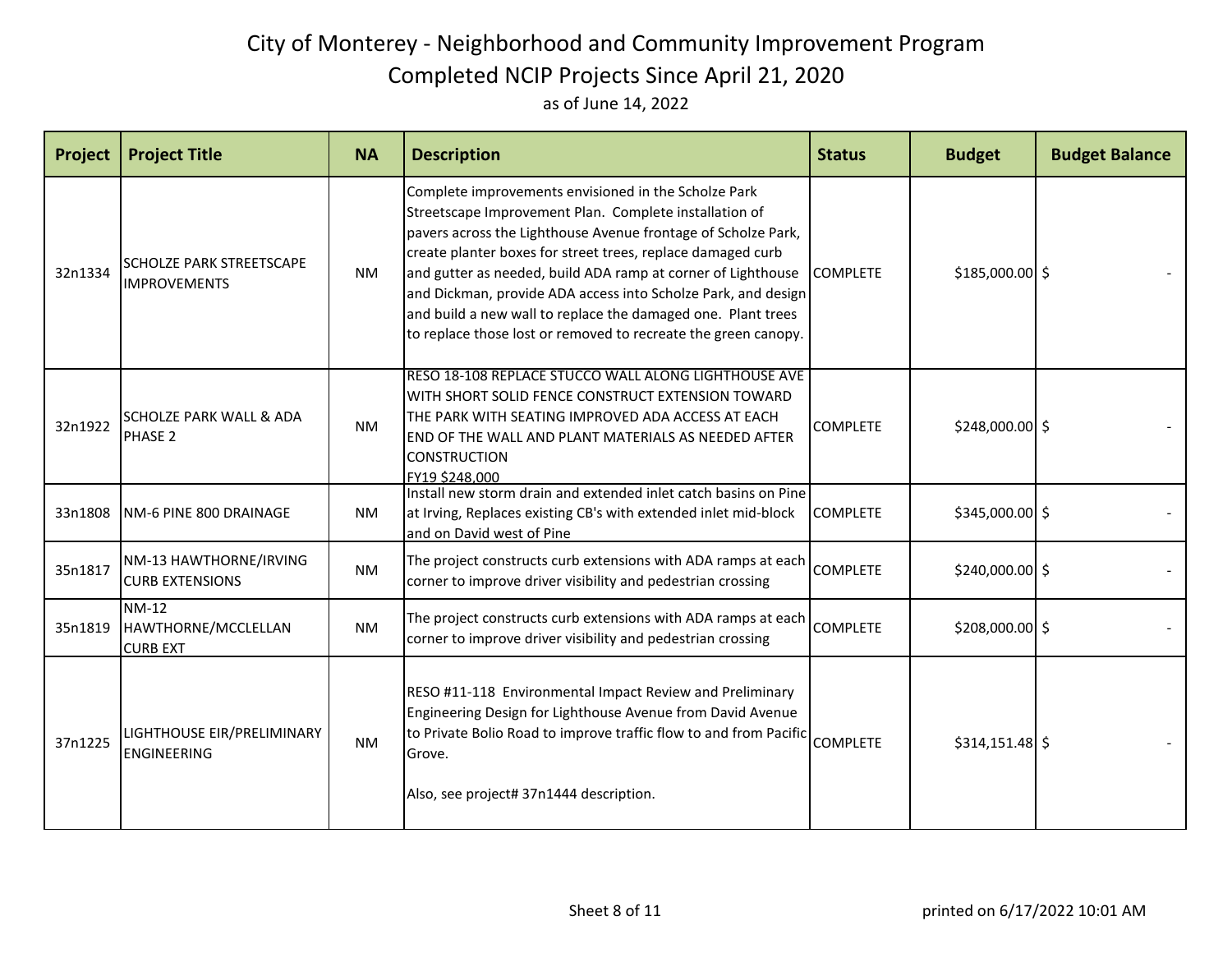| <b>Project</b> | <b>Project Title</b>                               | <b>NA</b> | <b>Description</b>                                                                                                                                                                                                                                                                                                                                                                                                                                                                                            | <b>Status</b>   | <b>Budget</b>    | <b>Budget Balance</b> |
|----------------|----------------------------------------------------|-----------|---------------------------------------------------------------------------------------------------------------------------------------------------------------------------------------------------------------------------------------------------------------------------------------------------------------------------------------------------------------------------------------------------------------------------------------------------------------------------------------------------------------|-----------------|------------------|-----------------------|
| nip2046        | INM-SCHOLZE PARK WALL &<br>ADA PHASE2 (CDBG)       | <b>NM</b> | RESO 19-166 FY20 \$54,237 CDBG FUNDING - REPLACE STUCCO<br>WALL ALONG LIGHTHOUSE AVE WITH SHORT SOLID FENCE<br>CONSTRUCT EXTENSION TOWARD THE PARK WITH SEATING<br>IMPROVED ADA ACCESS AT EACH END OF THE WALL AND<br>IPLANT MATERIALS AS NEEDED AFTER CONSTRUCTION.                                                                                                                                                                                                                                          | <b>COMPLETE</b> | \$54,237.00 \$   |                       |
| 35n1907        | SLOAT AVE/5TH ST LIGHTED<br><b>CROSSWALK</b>       | OG        | RESO 18-108 FLASHING LIGHTS FOR CROSSWALK INSTALLED<br>ON POLES WITH YELLOW CROSSING SIGNS<br>FY19 \$26,000                                                                                                                                                                                                                                                                                                                                                                                                   | <b>COMPLETE</b> | $$26,000.00$ \$  |                       |
| 32n0809        | <b>OLD TOWN TREE PLANTING</b><br>PH.III            | OT        | This is a continuation of the tree planting program which is<br>coordinated between the residents and the City Forester to<br>plant trees in various locations in the public right of way in this COMPLETE<br>neighborhood. 216-N08-B098-BASE                                                                                                                                                                                                                                                                 |                 | $$2,500.00$ \$   |                       |
| 32n0906        | IOLD TOWN TREE PLANTING PH<br>IIV                  | <b>OT</b> | This is a continuation of phases for tree planting within the<br>sidewalks on certain areas of old town. This program is run by COMPLETE<br>the City Forester and coordinated with the residents.                                                                                                                                                                                                                                                                                                             |                 | $$6,000.00$ \$   |                       |
| 32n1433        | lsf-skyline forest-greenbelt<br><b>FUEL REDUCT</b> | SF        | Removal of non-native plant material, trim trees, and fire fuel<br>reduction in Skyline Forest Greenbelt. This project will<br>continue to reduce the risk of fire in the Skyline Forest<br>Greenbelt.<br>FY16 REMOVE FIRE FUEL LOAD IN FORESTED AREAS<br>FY18: (SF-1) Contract crews to perform fire fuel reduction,<br>weed eating, trail improvement, cleanup of Greenbelt open<br>space directed by the City of Monterey Parks Operations<br>Manager and the Urban Forester. Possible Cal Fire crew work. | <b>COMPLETE</b> | $$247,500.00$ \$ |                       |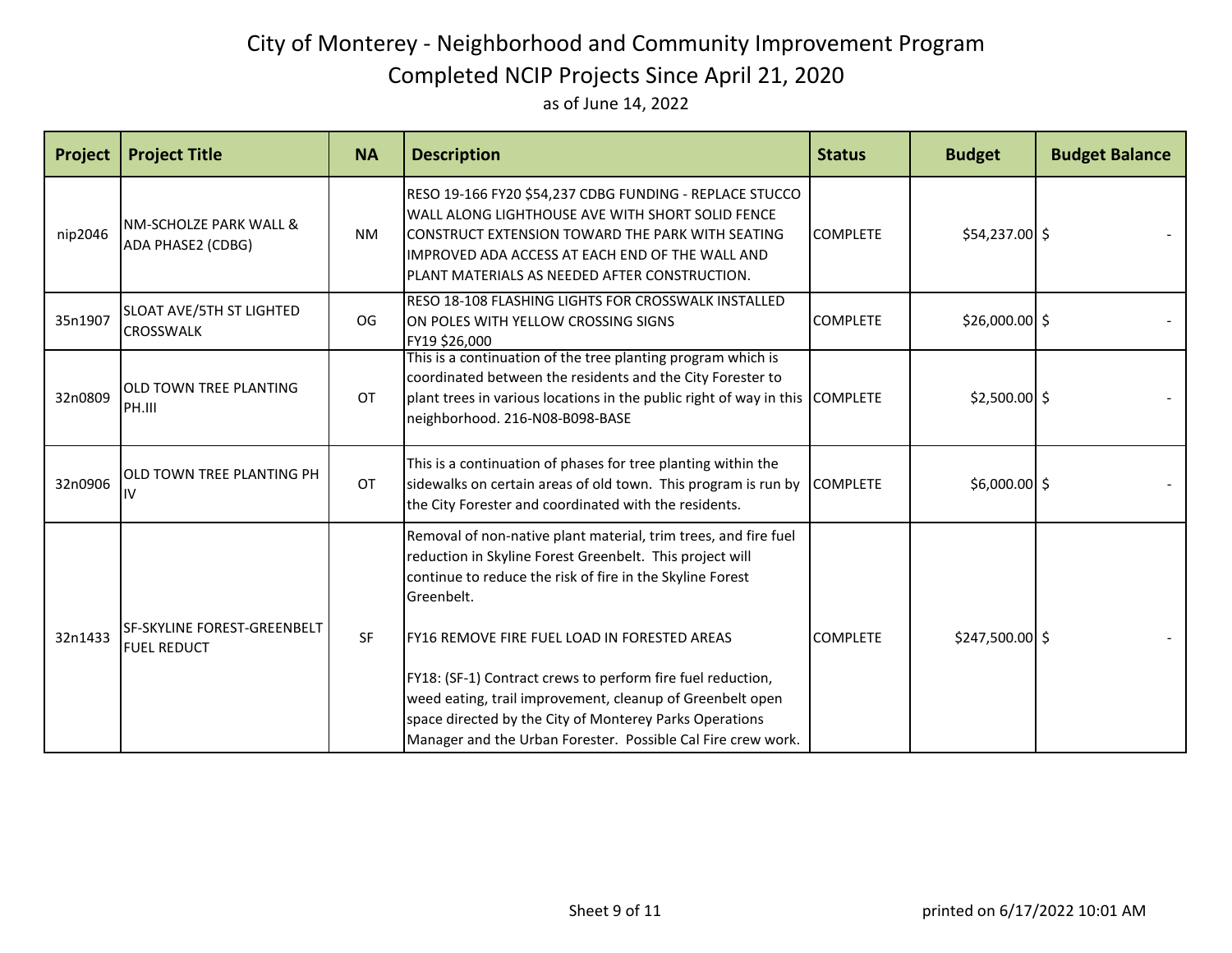| <b>Project</b> | <b>Project Title</b>                                          | <b>NA</b>  | <b>Description</b>                                                                                                                                                                                                                                                                                                                                                                                                                                                                                                                                                                                                                                                                                                        | <b>Status</b>   | <b>Budget</b>    | <b>Budget Balance</b> |
|----------------|---------------------------------------------------------------|------------|---------------------------------------------------------------------------------------------------------------------------------------------------------------------------------------------------------------------------------------------------------------------------------------------------------------------------------------------------------------------------------------------------------------------------------------------------------------------------------------------------------------------------------------------------------------------------------------------------------------------------------------------------------------------------------------------------------------------------|-----------------|------------------|-----------------------|
| 32n1729        | <b>SF- GREENBELT TREE REM</b>                                 | <b>SF</b>  | SF Greenbelt Trees (SF-4)<br>Removal or trimming unhealthy trees in the Skyline Forest<br>greenbelt areas.<br>FY18: (SF-2) Contract crews to perform tree maintenance and<br>removal in greenbelt open space directed by the City of<br>Monterey Parks Operations Manager and the Urban Forester.<br>Possible Cal Fire crew work.                                                                                                                                                                                                                                                                                                                                                                                         | <b>COMPLETE</b> | \$175,000.00 \$  |                       |
| 32n1717        | <b>VDM-MONTECITO PK ENTRY &amp;</b><br><b>SEATING INSTL</b>   | <b>VDM</b> | Montecito Park Entry and Seating (VDM-5): Install artistic<br>seating and park entrance. Includes landscaping and tree<br>installation.                                                                                                                                                                                                                                                                                                                                                                                                                                                                                                                                                                                   | <b>COMPLETE</b> | $$741,357.00$ \$ |                       |
| 35n1920        | <b>CASA</b><br>VERDE/HELVIC/MCNEAR/PORT<br><b>OLA INTERSE</b> | <b>VDM</b> | RESO 18-108 IMPLEMENTATION OF INTERSECTION DESIGN AT<br>CASA VERDE, HELVIC, MCNEAR, AND PORTOLA AMTOCO[ATE<br>RESCOPING AND APPROPRIATING REMAINING FUND BALANCE<br>FROM VDM TRAFFIC CALMING 1 34N0814 AND VDM TRAFFIC<br>CALMING 2 34N0831 TO THIS PROJECT<br>FY19 \$210,000                                                                                                                                                                                                                                                                                                                                                                                                                                             | <b>COMPLETE</b> | \$410,000.00 \$  |                       |
| 37n1504        | <b>VDM-CASA</b><br>VERDE/HELVIC/PORTOLA/MCN<br><b>EAR-IMP</b> | <b>VDM</b> | DESIGN OF UPGRADE TO THE CASA VERDE, PORTOLA, HELVIC,<br>AND MCNEAR INTERSECTION AND DEL MONTE SCHOOL AREA<br>FROM ELEMENTS DETERMINED BY THE VDM NEIGHBORHOOD<br>REVITALIZATION STUDY PROJECT APPROVED IN THE FY2013/14<br>BUDGET. THE DESIGN SHOULD INCLUDE TRAFFIC CONTROL TO<br>PROVIDE SAFETY FOR SCHOOL CHILDREN, PEDESTRIANS, AND<br>THE SCHOOL STUDENT DROP OFF AND PICK UP AREA, ADA<br>COMPLIANT ACCESS, NEIGHBORHOOD IDENTITY, AND<br>POTENTIALLY OTHER ELEMENTS IDENTIFIED IN THE STUDY.<br>THIS WOULD BE PHASE 1 FOR DESIGN, WITH ANY REMAINING<br><b>FUNDS TO BE USED TOWARDS CONSTRUCTION OF THE</b><br>PROJECT. PHASE 2 WOULD BE SUBMITTED IN THE FUTURE TO<br>COVER THE BALANCE OF CONSTRUCTION. (VDM-1) | <b>COMPLETE</b> | \$75,000.00 \$   |                       |